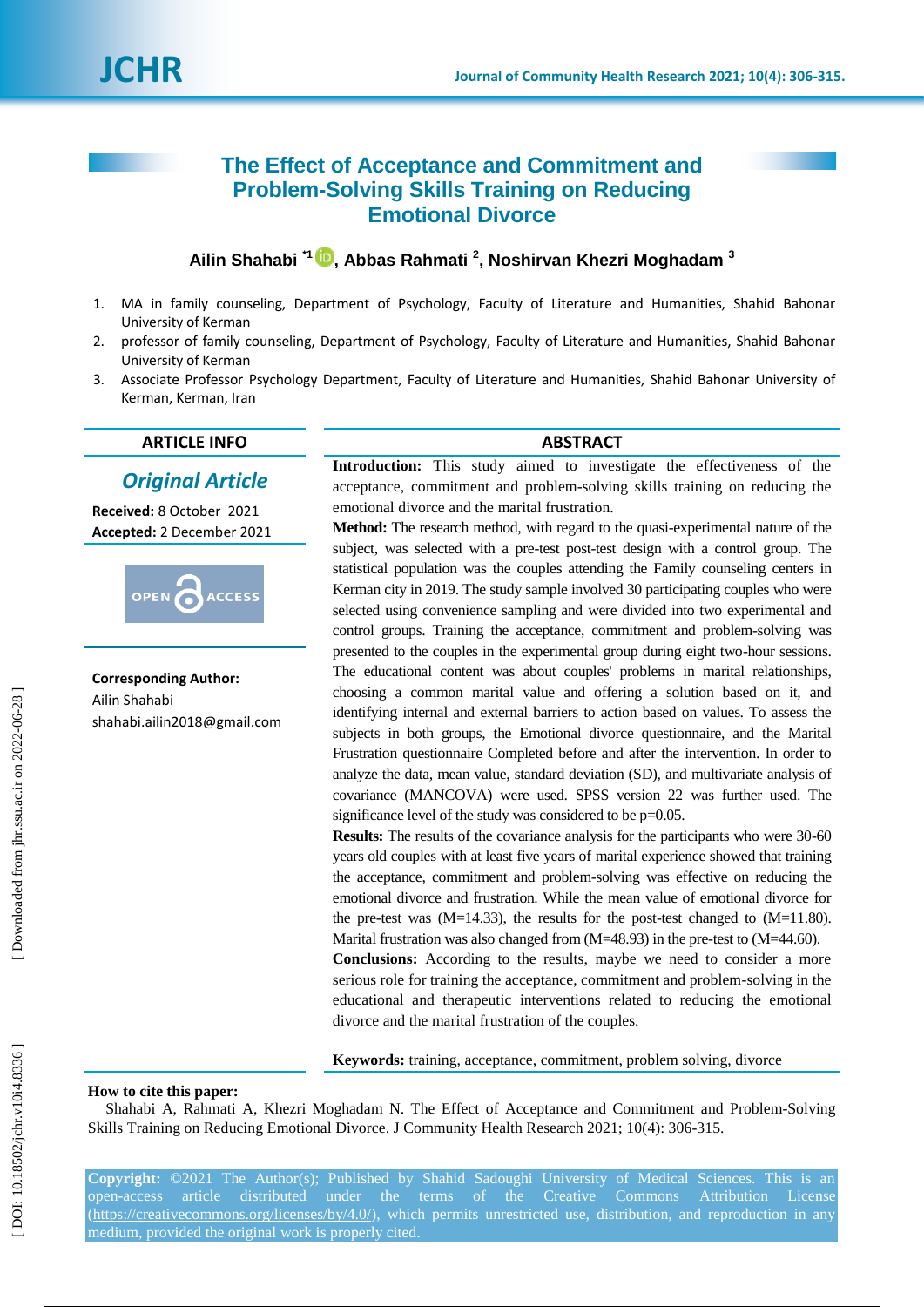#### **Introduction**

The family is the most basic social unit that is the source of creating the human emotions and the center of the most intimate inter -personal relationships and interactions (1) .

Creating and maintaining intimate relationships and satisfying the emotional and psychological needs during the marriage is an art and skill that added to the mental health and early healthy experiences, requires having and acquiring the rational attitudes, life skills and performing their individual behaviors and tasks (2). Most people have over -expectation of love and marriage and these over expectations pave the way for boredom and emotional frustration (3) . According to Guttmann (1994), the marital relationship is the core of the family system and its disruption is a serious threat to the rest of the family (4) .

In the literature of the psychology, the rupture or the emotional divorce refers to a kind of silent separation that has not occurred legally and religiously, and the man and the woman live under the same roof inevitably for some considerations; but, due to the coldness of the relationships and the lack of exchanging the feelings and emotions have a feeling of dissatisfaction with frustration (5). In addition to the emotional divorce, the marital frustration is also a painful state of the physical, emotional and psychological exhaustion and affects the expectant couples (3). When the family functions, such as the biological, social, cognitive and emotional ones are damaged one after another, the members gradually lose their sense of satisfaction. The gradual decrease in member's satisfaction leads to a kind of frustration and eventually to the emotional divorce (6) .

Perhaps, it can be said one of the reasons for this emotional coldness and frustration in the marital relationships is the unrealistic view of various life events. It can be said that the more the couples deal with the problems in a dream -like state, the more problems they will face. When the romantic expectations are not met, the feeling of the frustration is directly attributed to the spouse and causes the loss of love and commitment and the frustration replaces the love (3) . In other words, the lack of the realistic understanding of each other's behavior and speech, the lack of sufficient knowledge of the other spouse's spirits, and apathy and the coldness towards the partner contribute to an emotional coldness and deep emotional distance in the couples' lives (7) .

Many skills are taught to the couples by the marital therapists to modify and improve the problems. One of the most important skills in the area is the acceptance and commitment skill, the main assumption of which is that when a marital problem occurs that is not changeable, the best solution is to accept it, and this does not imply the passive surrender, rather it is the real acceptance without enduring suffering, regardless of how painful the thoughts and feelings have been for us (8) .

The aim of the acceptance and commitment therapy is to help the clients to create a rich, complete and meaningful life while accepting the suffering that life inevitably brings with it (9). Acceptance and commitment therapy helps the clients to recognize what is really important to them and then asks them to use these values to guide and make the behavioral changes in life. A conscious action is one that is done with full awareness and presence. In other words, being open to experience and full participation in what is being done (10). Research has shown that the acceptance and commitment based therapy reduces the symptoms of anxiety and stress by altering the psychological flexibility and valuable life constraints (11), reducing the tendencies of depression and anxiety (12), relieving the persistent pain of the patients referred to the primary care clinics (13), improving the depressive symptoms, anxiety, health status and valuable life constraints (14), improving the mental disorder, psychological flexibility, self -confidence in the couples with children with acquired brain injury (15), reducing the couples' distress (16), and facilitating the resolution of the marital conflicts in the women with incompatibility (17) .

Also, the problem -solving as one of the basic skills in life is actually teaching the cognitive and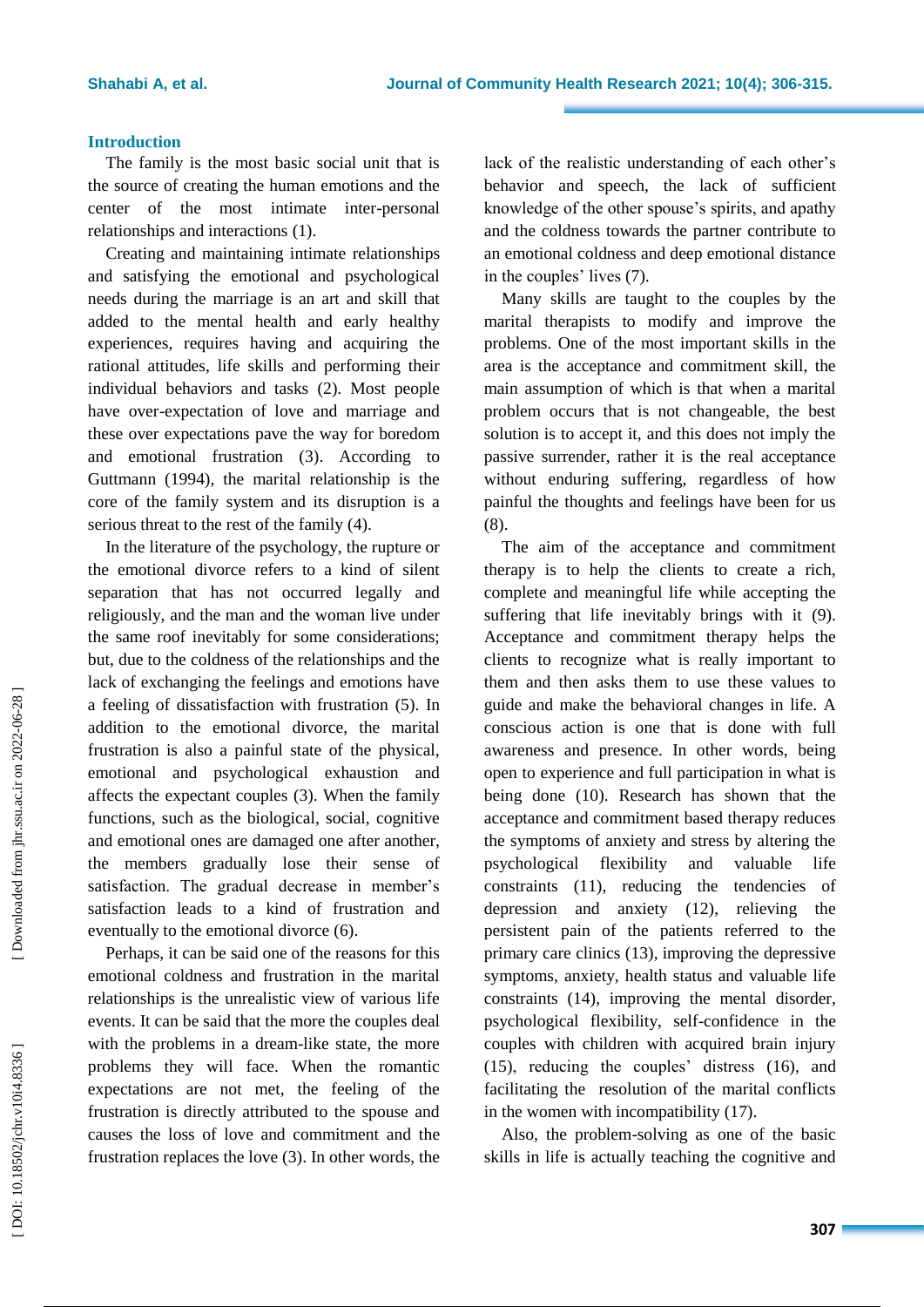behavioral skills that help the person to identify the most effective solution to the problem and to deal effectively with the present and future problems (18) . Studies have shown that problem -solving methods for family members are effective in reducing dissatisfaction. Problem -solving training by empowering the couples to solve the problems in participatory way can reduce neurosis and stress (19, 20), reduce the marital conflicts (21), promote the communication and increase the marital satisfaction (22) . Given the importance of the family and its functions in society, it is necessary to early detect and solve possible problems and difficulties of the couples. To address the increasing rate of the emotional divorce between couples and the couples' increasing referrals to counseling centers, to facilitate the process of establishing healthier and more stable relationships in the marital relations, to reduce injuries in the marital life, and to prevent the family breakdown, this study aimed to investigate the effectiveness of training the acceptance and commitment skills on reducing the emotional divorce and the marital frustration in couples in Kerman.

#### **Method**

# **Study design and setting**

This study conducts a quasi-experimental pretest post -test with a control group. The study's statistical population included all 30-60-year-old couples referred to counseling centers in Kerman in 2019. Based on the rule expressed by Delavar (23), the study population consisted of 30 subjects where each subject was a couple composed of one female and one male. Then, these subjects were divided into two equal groups of intervention and control -each consisting of 15 couples - using a random allocation method. According to the inclusion and exclusion criteria, all the subjects were selected using available and simple random sampling method.

At the first stage, five counseling centers in Kerman, including Raha, Ordibehesht, Damoon, Mahan, and Farashenakht were selected. Forty couples (twenty couples for each group) referred to these counseling centers were purposefully evaluated for inclusion criteria: the couples with symptoms of emotional divorce and marital frustration, who were not attending psychotherapy sessions at the same time, had at least five years of marital relationship, and were willing to participate in the sessions. The exclusion criteria included the couples absent in more than three sessions and those with incomplete questionnaires. After evaluating and filling out the questionnaires, 30 couples from these 40 were selected, including nine from Ordibehesht, seven from Mahan, six from Damon, four from Raha, and four from Farashenakht.

No part of this research has been performed without ethical consideration. Obtaining informed consent in written form from each participant, retention of participants' confidential information, and the option of withdrawing from the study in case of any discomfort were among these considerations. After a pre -arranged coordination, subjects were referred to counseling centers for assessment and completion of the questionnaires. The study and its significance in detecting, preventing, and intervening has been explained to participants promptly. To maintain confidentiality, each couple has been given a different code with an F prefix for the female and an M for the male. These codes were identified for the tools completed.

In the pre -test stage, each individual was presented with two questionnaires individually and asked to complete all of them carefully. It took about an average of 40 minutes for each participant to complete the questionnaires. After the completion of each questionnaire, the participants were convinced of the terms of their information data security. In the next stage, couples from the intervention group took training sessions for about two months. In the final stage, a post -test had been conducted on all participants.

#### **Measurement**

The data collection tool s are the questionnaires of marital frustration and emotional divorce.

*The Questionnaire of Marital Frustration:* This scale was developed by Neihuis and Bartell (2006) and is consisted of 16 items, each rated on a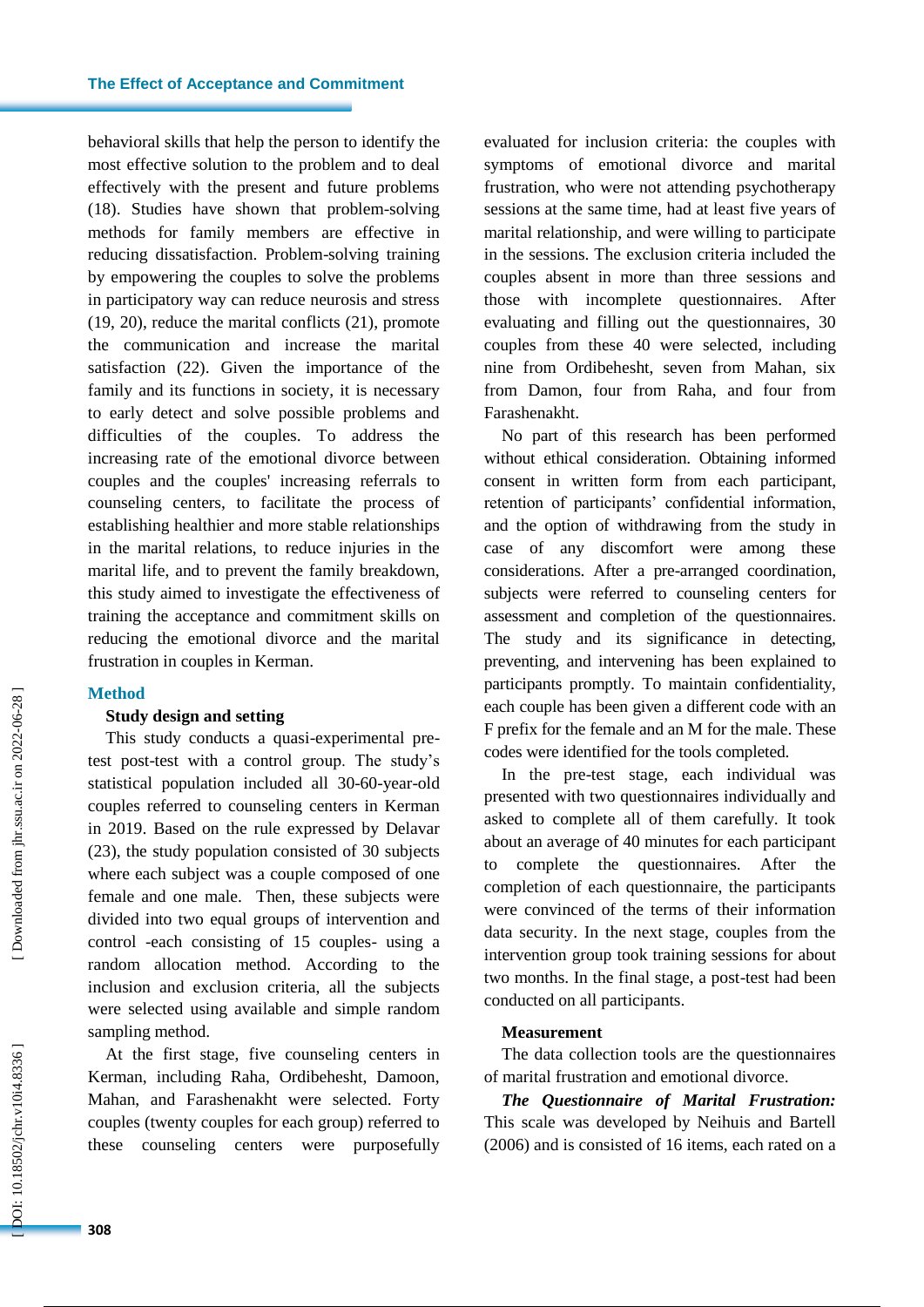7 -point Likert scale. According to the report by Neihuis and Bartell, this scale enjoys a high internal consistency and its Cronbach's alpha was reported to equal 0.96. This scale, in Iran, was investigated in a study by Sayed Ali Tabar et al. (23), who tested the factor structure of the marital frustration using the confirmatory factor analysis so that its factor structure was confirmed. Its retest coefficient was calculated to be 0.85. The analysis of the correlation coefficients showed that the marital frustration scale has a positive and significant correlation with the scale of the tendency to extramarital relationships and the subscales of avoidance or resentment, avoidance attachment, and ambivalence, which indicates the convergent validity had a significant negative correlation with Kanzas' marital consent and the subscale of forgiveness, which is indicative of its divergent validity. To verify the validity of the questionnaire, the factor analysis and the internal consistency methods were used, which showed desirable results. The reliability of the tool by using Cronbach's alpha method and retest were reported to be 0.89 and 0.73, respectively.

*The Questionnaire of the Emotional Divorce:* This scale of the emotional divorce was developed by Guttmann (1994), which consists of 24 items used to assess the dissatisfaction level of the marital life and the emotional divorce. The scores of the scale range from 0.49 to 0.80 and the questions are yes/no questions. Its reliability in Iran has been reported to be 0.93 (24). To obtain the validity of the structure, the factor analysis by Varimax's rotation method and Scary's test were used. Its artificial validity was also confirmed by the experts. In this study, the validity of the questionnaire was calculated by using content validity was reported to be 0.89, and its consistency coefficient was calculated by Cronbach's alpha to be 0.95; which, they show that the questionnaire enjoys acceptable psychometric properties.

# **Intervention and Data Collection**

The control group only completed the questionnaire of marital frustration and emotional divorce.

Participants in the intervention group were trained in eight two -hour sessions per week. At the end of each session, participants were given assignments to use the educational materials in practice according to the topics raised in each session. Then, at the beginning of the next session, they had to explain how they did their assignments and why they did not do them. The protocol was used to determine the effect of training of acceptance, commitment, and problem solving skills on reducing emotional divorce and frustration. The researcher conducted the educational sessions. The educational content was as follows. Session 1: introducing and establishing a good relationship, concluding initial contracts, taking a pre -test, introducing the nature of both skills. Session 2: recognizing the general situation of married life and its issues, training mindfulness and contact with the present. Task: practicing conscious observation and listening. Session 3: helping subjects think of the problem as part of life, discussing methods for dealing with the problem (acceptance, coping, and avoidance). Task: a list of ineffective problem -solving practices. Session 4: defining and formulating the problem, considering the couple's problems as the toxins of marital relations and the solutions as antidotes, finding the solution without evaluation. Task: identifying wrong beliefs in marriage and trying to weaken unreasonable expectations. Session 5: generating alternative solutions, brainstorming, explaining values. Task: recognizing and determining values and expectations in married life. Session 6: selecting couple's common value and presenting a solution, evaluating the proposed solutions and predicting the possible consequences. Task: determining the three proposed solutions to the existing problem based on the priority of short and long -term consequences. Session 7: identifying internal and external barriers to value -based practices, taking committed action and reviewing the outcome and, if necessary, returning to the problem solving process and choosing the best solution. Task: how do I want to behave in relationship with my spouse? Session 8: answering the subjects' questions, appreciating them.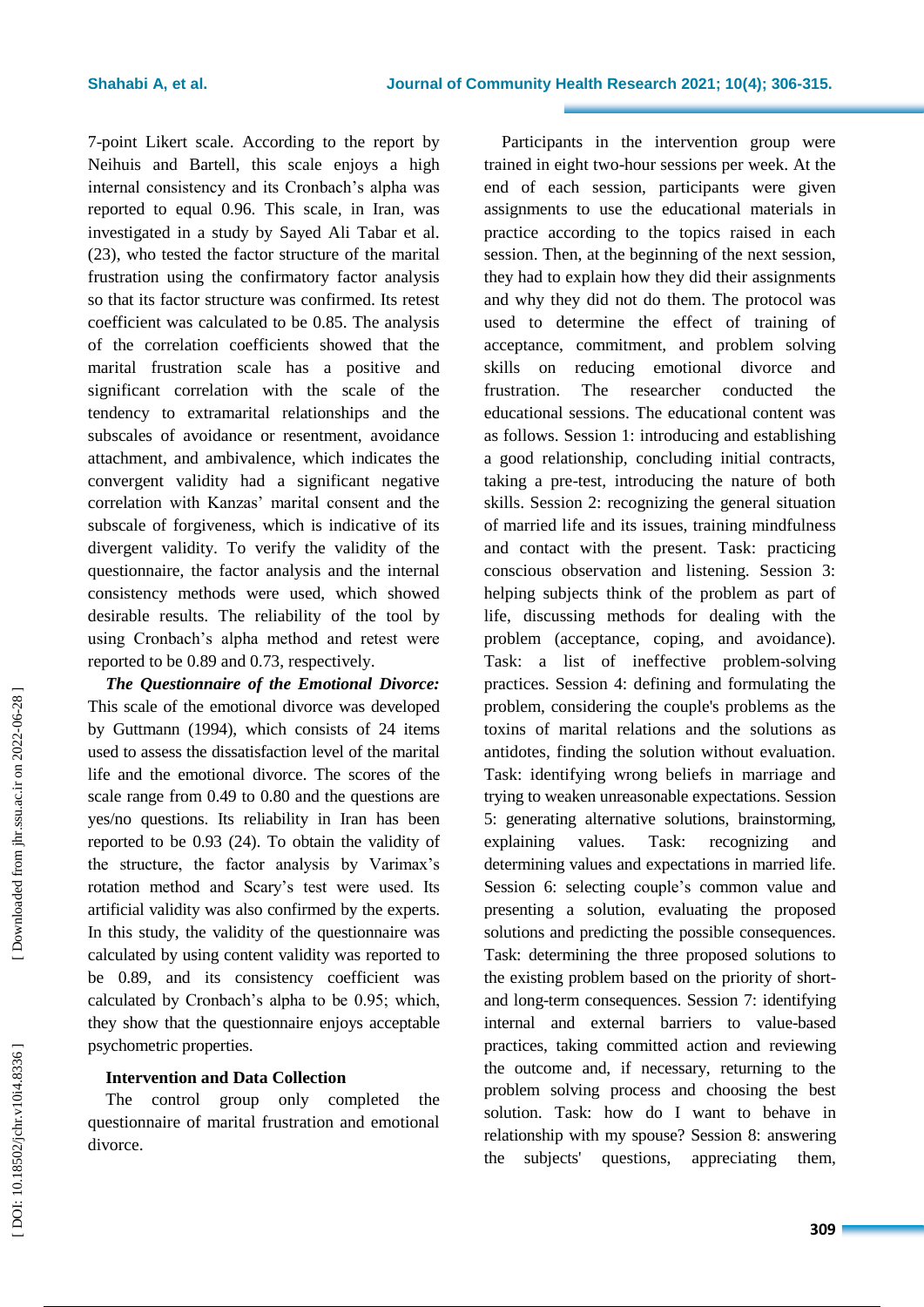receiving feedback for future work and conducting a posttest.

# **Data analysis**

The data from both intervention and control group were analyzed in this study. Tables, mean, and standard deviation (SD) were used as descriptive statistics, and multivariate analysis of covariance (MANCOVA) was used for the inferential statistics. The data were analyzed with SPSS version 22 and the significance level was considered to be  $(p=0.05)$ .

#### **Results**

The participants were 30 couples of 30 -60 years old. 26.66% of the samples were about 30 -40 years old, 36.67% about 41 -50 years old, and 36.67% about 51 -60 years old. The experimental and control groups showed no significant difference regarding demographic characteristics.

The experimental group's mean and standard

deviation for emotional divorce was (M=14.33; SD=5.11) for pre-test and  $(M=11.80; SD=3.73)$  for the post -test. In the control group, the mean and standard deviation was (M=14.07; SD=4.54) for the pre-test and  $(M=13.93; SD=3.84)$  for the posttest. Also, the experimental group's mean and standard deviation for marital frustration was (M=48.93; SD=11.99) for pre-test and (M=44.60; SD=10.81) for the post-test. In the control group, the mean and standard deviation was (M=49.53;  $SD=10.19$ ) for the pre-test and  $(M=50.07)$ ; SD=11.17) for the post-test.

The results of Shapiro -Wilk test showed that the assumption of the variables distribution homogeneity is established (P>0.05). Also, the study of the assumption of the variances equality by Levens Test (Table 1) did not show a significant difference between the variances of the groups  $(P>0.05)$ .

**Table 1.** Test of Homogeneity of Variances on Emotional Divorce and Marital Frustration

| Variable                 | <b>Levene Statistic</b> | df1 | df2 | Sig.  |
|--------------------------|-------------------------|-----|-----|-------|
| <b>Emotional Divorce</b> | 0.189                   |     | 28  | 0.667 |
| Marital Frustration      | 0.212                   |     | 28  | 0.648 |

Table 2 shows the results of the reciprocal study between the subjects for the variables of the emotional divorce and the marital frustration. According to the results, the reciprocal effect of the pretest and groups was not significant for all variables  $(P<0.05)$ . It can be said that the reciprocal vectors are not significant and the regression slopes in all variables are not significantly different

between the two groups.

To test the homogeneity assumption of the covariance of the dependent variables in the group the Box's M test was used. According to the reported results (Table 3) the zero Box's M test was confirmed and it can be said the homogeneity assumption of dependent variables covariance in the group is established  $(P<0.05)$ .

**Table 2.** Tests of Between -Subjects Effects on Emotional Divorce and Marital Frustration in pretest groups and error

| <b>Variables</b>           | <b>Groups</b>  | Sum of squares | df Mean square |       | Sig.  |
|----------------------------|----------------|----------------|----------------|-------|-------|
|                            | Pretest*Groups | 0.956          | 0.478          | 0.114 | 0.893 |
| Emotional divorce          | Error          | 100.525        | 4.189          |       |       |
| <b>Marital Frustration</b> | Pretest*Groups | 14.538         | 7.269          | 0.442 | 0.648 |
|                            | Error          | 394.263        | 16.428         |       |       |

**Table 3.** Box's Test of Equality of Covariance Matrices in Experiment and control groups

| Box's<br>M      |     | л₽≁ | df2 | <b>пл</b><br>-212 |
|-----------------|-----|-----|-----|-------------------|
| .272<br><i></i> | 184 |     | 000 | 060               |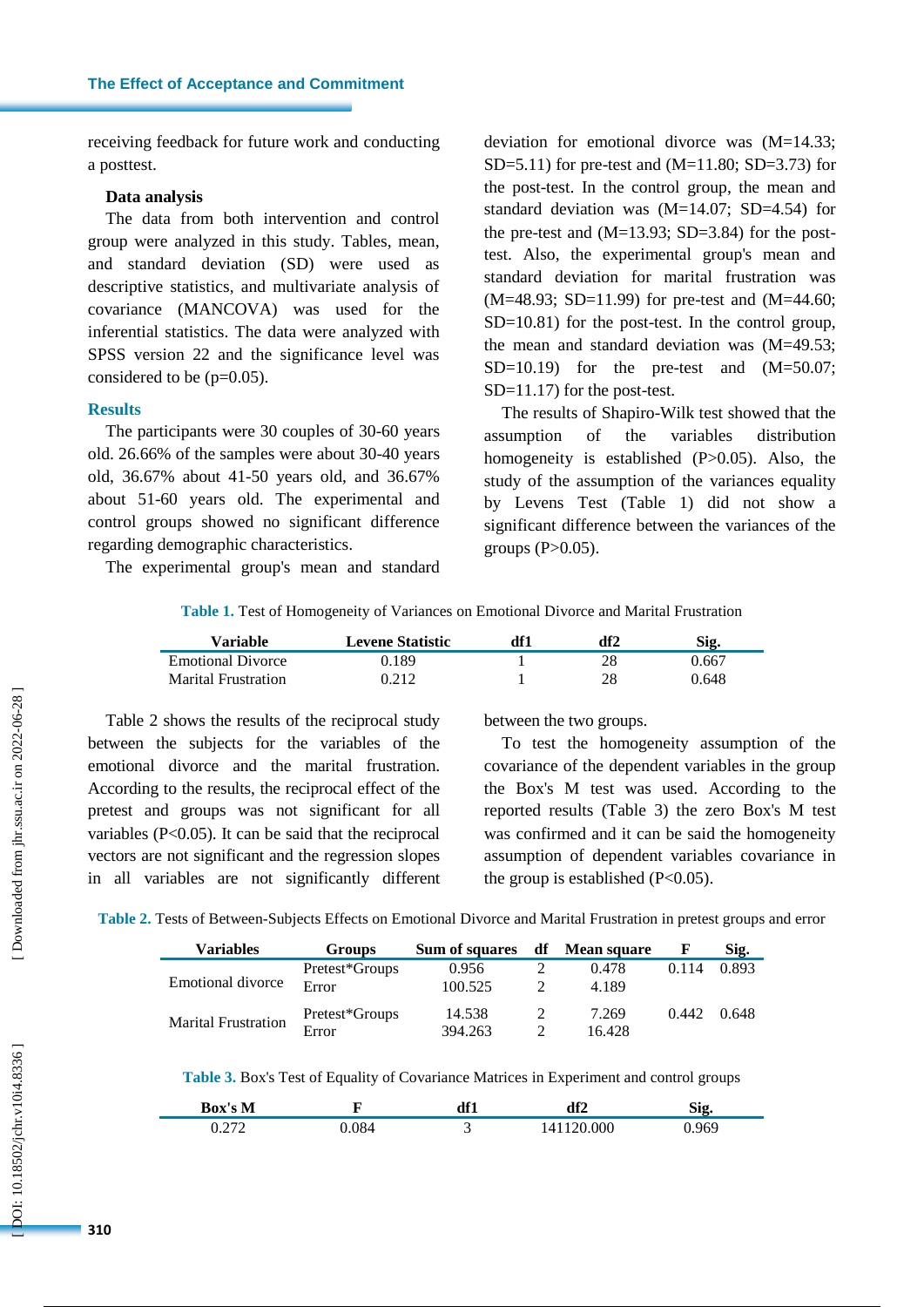To test the intervention effect, MANCOVA was performed on post -test scores. (Table 4) shows the MANCOVA analysis results on the post -test scores of the emotional divorce and the marital frustration.

According to the obtained results (Table 4), Pillai's trace, as the most conservative indicator of the covariance analysis, shows that the training of the acceptance, commitment and problem -solving skills has been effective on the dependent variables. The results also showed that there was a significant difference between the experimental and control groups in terms of at least one of the dependent variables  $(P<0.05)$ . To test the more specific hypotheses, the variance difference in MANCOVA context was used to compare the dependent variables' post -tests.

| Effect | Test               | Value | F     | <b>Hypothesis df</b> | Error df | Sig.  | <b>Partial Eta Squared</b> |
|--------|--------------------|-------|-------|----------------------|----------|-------|----------------------------|
| Group  | Pillai's trace     | 0.410 | 8.689 | ∽                    | 25       | 0.001 | 0.410                      |
|        | Wilks' lambda      | 0.590 | 8.689 | ∽                    | 25       | 0.001 | 0.410                      |
|        | Hoteling's trace   | 0.695 | 8.689 |                      | 25       | 0.001 | 0.410                      |
|        | Roy's largest root | 0.695 | 8.689 | ∽                    | 25       | 0.001 | 0.410                      |

**Table 4.** Summary of multivariate covariance analysis in group

As it can be seen, the results (Table 5) shows that the covariance analysis for the emotional divorce variable  $(P=0.004, F=10.176)$  and the marital frustration  $(P=0.0002, F=11.549)$  is significant. According to the obtained results it can be said that in the two experimental groups, there was a significant change in the mentioned variables in the post -test compared to the control group under the intervention influence. According to Etta coefficients, the strongest effect was on the variable of the marital frustration.

Table 5. Results of one-way covariance analysis in the MANCOVA context on Emotional Divorce and Marital Frustration in group and error

| <b>Effect</b> | Dependent variable       | Sum of squares | df | <b>Mean of squares</b> |        | Sig.  | <b>Squared Etta</b> |
|---------------|--------------------------|----------------|----|------------------------|--------|-------|---------------------|
|               | <b>Emotional Divorce</b> | 39.719         |    | 39.719                 | 10.176 | 0.004 | 0.28                |
| Group         | Marital frustration      | 181.591        |    | 181.591                | 11.549 | 0.002 | 0.31                |
| Error         | <b>Emotional Divorce</b> | 101.481        | 26 | 3.903                  |        |       |                     |
|               | Marital frustration      | 408.801        | 26 | 15.723                 |        |       |                     |

# **Discussion**

This study aimed to investigate the effectiveness of training the acceptance, commitment and problem -solving skills on reducing the emotional divorce and the marital frustration. Observation of the results showed the confirmation of the effectiveness of the training intervention on reducing the emotional divorce. Subjects' scores in the emotional divorce variable decreased from pretest to posttest and were statistically significant. The study results in this section were in line with study of Din Dar et.al (2018) who also showed that problem solving skill and the effective communication and apathy had the greatest effect on predicting the emotional divorce (25). Also, in a study by Fakhri, Mahdavian Fard and Kimiaee

(2017), the problem -solving skill was reported to be an important predictor of the possibility of divorce or emotional separation in the population of women (7, 26, 27). In the findings by Katzler et al (2018), Bras sington et al (2016), and Brown et al. (2015) the acceptance and commitment -based group therapy have shown a significant effect on improving the symptoms of depression, anxiety, health status limitations and the valuable life  $(13-15).$ 

The results of the present study and the review of studies conducted in this field show that the training of acceptance, commitment and problem solving improves the relationship between couples and reduces their emotional divorce. The positive effect of acceptance, commitment and problem -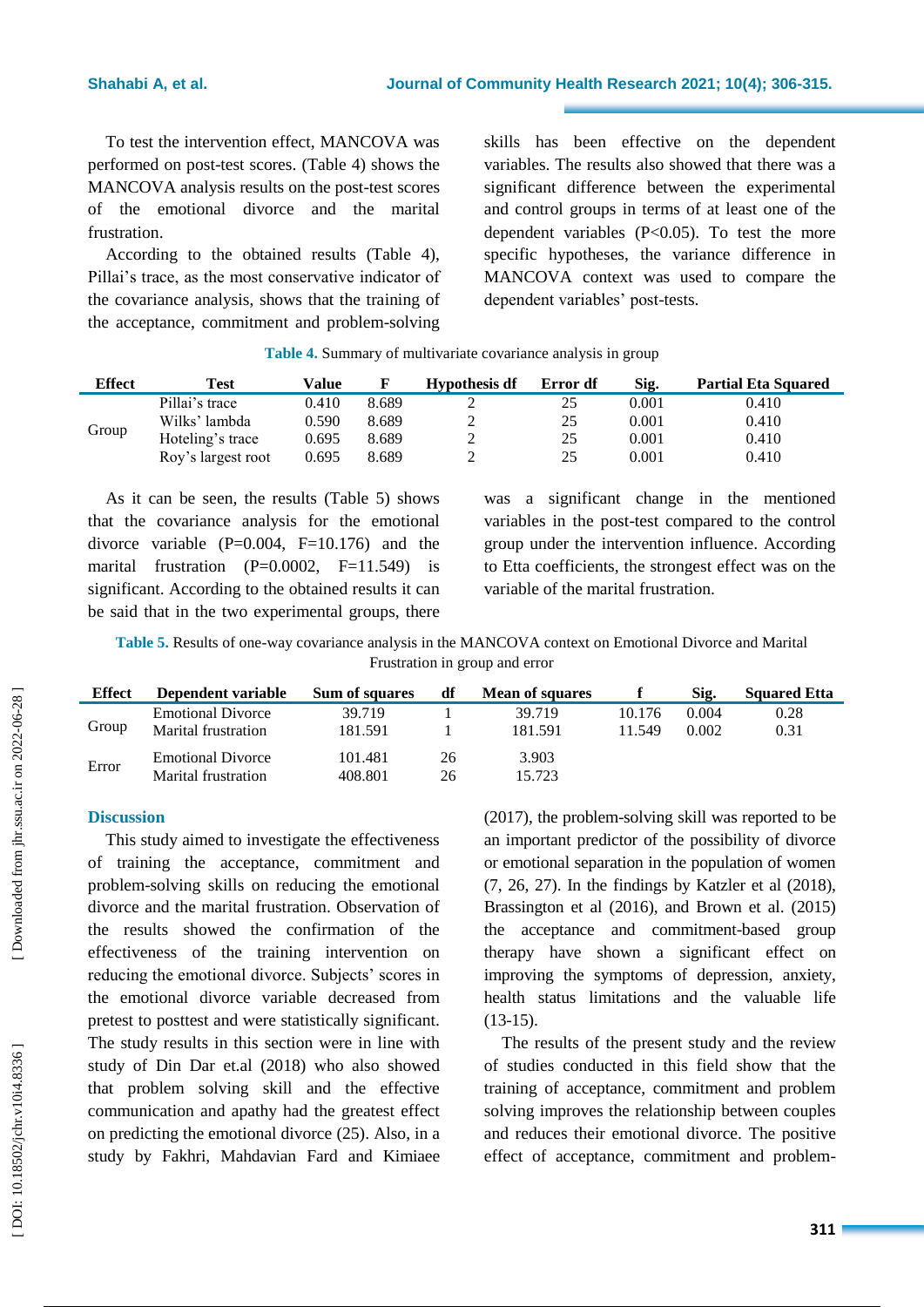solving skills on reducing the problem of the<br>emotional divorce can be indicative of that these<br>envo skills reduce helplessness, marial conflict,<br>depression and the couples' incompatibility on one<br>hand, and increase the in emotional divorce can be indicative of that these two skills reduce helplessness, marital conflict, depression and the couples' incompatibility on one hand, and increase the intimacy and marital happiness and strengthen the behavioral reforms and adjust the unrealistic expectations of the couples, on the other hand, can enhance the couples' family functioning and improve their quality of married life. In addition, it can be said that perhaps these two skills by creating positive behaviors, such as mindfulness and acceptance of what is considered painful for human beings, flexibility, re -evaluation, goal setting, engaging in a participatory activity and reducing negative behaviors, such as blame, irony and criticism that causes spouses to accept problems without hesitation and to seek new committed action to improve their relationship; and also sometimes to solve their problems and feel good about themselves and their relationship with their spouses.

It should also be noted that the skills of acceptance, commitment and problem -solving while improving interactions and communications in general, since they emphasize both the cognitive and the behavioral aspects by modifying the view and beliefs of the individuals on the marital issues and problems, can increase communication, improve the couples' roles by emphasizing the efficient behaviors and interactions, unconditional acceptance of the annoying problems and behaviors, and committed action to continue positive behaviors and solve the existing problems, increase the spouses' family functioning and reduce their emotional separation. In short, these two skills help couples accept unresolved issues and problems to take steps to take committed action, and to use problem -solving to reduce their communication problems and to prevent the emotional separation from their spouses.

The results of this study showed, the training intervention led to a reduction in the couples' emotional frustration. Subjects' scores on the variable of the marital frustration decreased from the pre -test to the post -test and were statistically significant. This part of the results was in line with the results of some previous research, such as Arien Far and Rasouli (2019), who showed in their study that couple therapy based on acceptance and commitment is more effective in reducing marital burnout compared to the solution -oriented way (28); Nazari, Fallahzadeh. And Nazarboland (2017) based on their research to this conclusion, they found that acceptance and commitment therapy is an effective -way to reduce marital frustration and increase the marital quality of the married women by using metaphors, emotion regulation techniques, and value -based practices (29); Dehghani et al (2016) based on their research concluded that training these skills, in particular the problem -solving skills, reduces marital boredom and increase women's marital satisfaction (30). Finally, Tsaplasoo et.al (2009) conducted study in the field of marital burnout and concluded that the couple therapy interventions and learning the counteracting skill and problem -solving in particular the acceptance of what is not changeable have an effective role on the sexual functioning and the marital consent (31) .

According to the results of the present study and previous studies, this type of educational intervention can have a positive effect on couples' frustration and reduce their sense of hopelessness. In explaining this research finding, it can be said that considering that the training of the acceptance and commitment includes the cognitive -behavioral problem solving, moment -to -moment awareness of emotions (mindfulness) and unconditional acceptance of the problem, and at the same time the commitment to the purposeful action to find solutions for the problems ahead, so it makes people reinforce the skills needed to solve the problems. Because the frustrated couples have a variety of cognitive disorders and dysfunctional thoughts, activating these thoughts not only focuses them on self -worth and frustration with the future of the marriage, but also has a strong effect on exacerbating the symptoms of frustration.

In addition, training the life skills, such as the problem -solving can help to establish and maintain a good relationship, reduce the creation or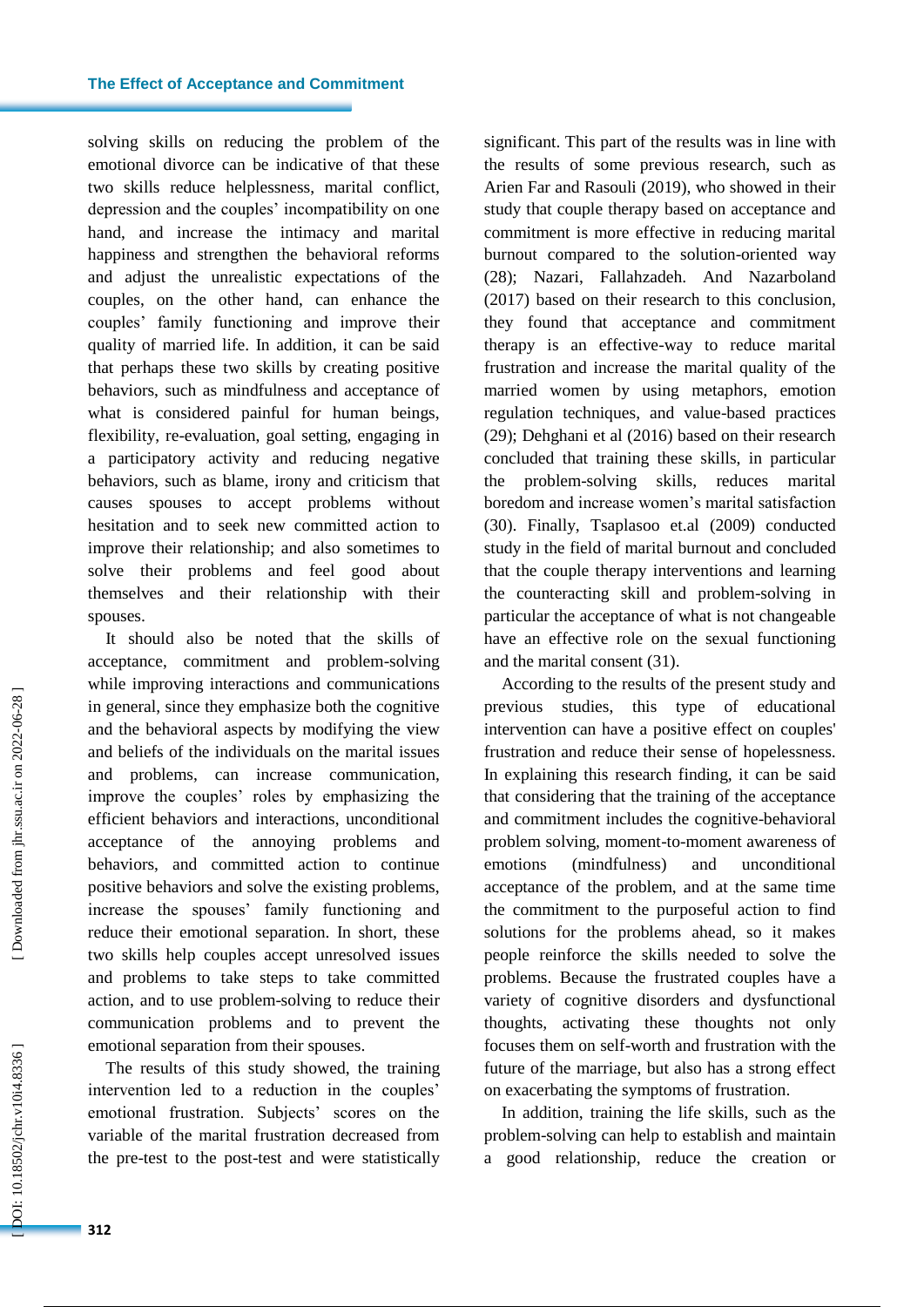persistence of destructive and negative feelings during the course of the marital relationship, and prevent the couples from becoming frustrated by reducing tensions and resolving conflicts.

As we know it, the family as an emotional and social unit can either be the center of growth and development, healing, change and transformation, or in certain circumstances pave the background to annihilate the relationship between its members, causing some damages to occur such as, marital frustration and the emotional divorce. Since the emotional divorce and the marital frustration are both important structures in the women's marital life and play an important role in maintaining the marriage and the marital health, it was important to properly understand these two structures and the factors affecting them and to observe the effect of training the acceptance and commitment skills, and the problem -solving skill on these two structures in line with previous research, make it the more obvious to pay more attention to the educational and preventive interventions in this field.

Given that research is a continuous and endless activity and the findings of each research always raise new questions, so it is suggested that researchers, who are interested in the field of the marital life, conduct further research instead of using quantitative methods, such as questionnaires from other methods and tools, such as participatory observation, content analysis, and group interview methods to give more validity to the data in situations where the survey method is not able to accurately measure the variables in question; therefore, repetition of the research using other methods and tests in wider samples recommended.

# **Limitations**

The present study, like other researches in the field of humanities had limitations, including lack of cooperation of all subjects, especially due to repeated requests of the researcher from them to complete questionnaires and attend training sessions , and their frequent dropouts. The sample studied in this study included all couples who

referred to counseling centers in Kerman; therefore, the findings of this study to other communities and groups should be generalized with caution. Data collection is based on self report questionnaire, which may be the source of one -dimensional bias in the use of methods. Therefore, further methodological efforts are necessary to measure the rate of emotional divorce and marital frustration in future studies. Since achieving the desired subjects was difficult, it was not possible to control the confounding variables such as limited age range, level of education, number of children, etc.

# **Conclusion**

The results of the present study showed that training of acceptance, commitment and problem solving skills could influence emotional divorce and frustration of couples.

The educational and prevention centers in the sub -branches of the organizations such as Welfare, medical sciences, Education, etc. should take actions in acquainting couples with different concepts and dimensions of the marital issues with emphasis on the acceptance, commitment and problem -solving skills. The evidences suggest that, it helps couples to adopt the correct and effective method of dealing with the problems and challenges of the married life and prevents the occurrence and continuation of the damages, such as frustration and the emotional divorce, as well as teaching treatment strategies and measures based on the two skills of acceptance and commitment and problem -solving skills to the families affected by the marital relationships in order to develop the couples' mental health and prevent the collapse of the family foundation; and, to counselors and mental health professionals to be able to take more effective interventions in the field of family and the marital damages.

# **Acknowledgement**

This research was conducted after acquisition of the necessary permissions from Bahonar University of Kerman and the informed consent of the subjects. The researcher had to adhere to Islamic law, especially respect for human rights. A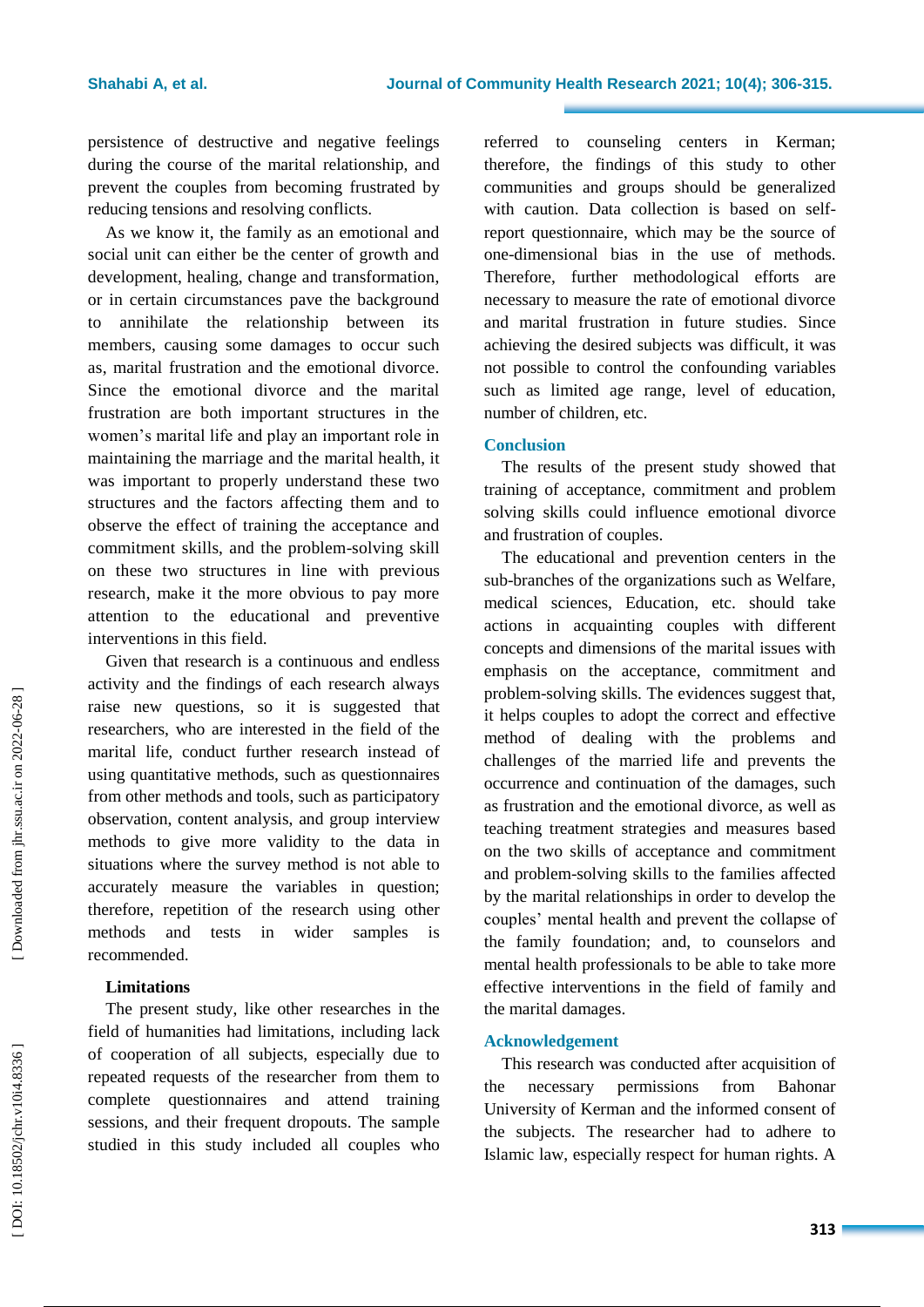letter of introduction was taken from Bahonar University of Kerman and given to the counseling centers. The purpose of the research was explained to the authorities of the centers to attract their cooperation.

This article was part of a master's thesis written by the first author in the field of educational sciences with tracking code 2596807 of Iranian

Research Institute for Information Science and Technology (IRANDOC).

#### **Conflict of interest**

The authors declare that there is no conflict of interest.

#### **Author contribution**

A.R and N.K contributed to the research, and A.S wrote the article.

#### **References**

- 1.Copello A, Templeton L, Powell J. Adult family members and carers of dependent drug users: prevalence, social cost, resource savings and treatment responses. London: UK Drug Policy Commission. 2009;50(12):45 -52.
- 2.Bahram Nia M, Falah Chai SR, Mohammadi K. A study of comparing the dimensions of marital conflict in couples with marital conflict and women with emotional divorce in Bandar Abbas. Master Thesis. Faculty of Psychology and Educational Sciences. Hormozgan University. 2013.
- 3.Paynes A. Boredom of marital relationships. Shadab Translation, (Published in the original language 1996). Tehran: Rad Mehr Publications. 2015.
- 4.Adli M. The effectiveness of Alice's couple therapy on changing the style of documents and reducing conflicts and marital boredom of couples in Bandar Abbas. . Master thesis, Hormozgan University. 2013.
- 5.Carr SN, Francis AJ. Do early maladaptive schemas mediate the relationship between childhood experiences and avoidant personality disorder features? A preliminary investigation in a non -clinical sample. . Cognitive therapy and research. 2010;34(4):343 -58.
- 6.Bernardi F, Martínez -Pastor JI. Divorce risk factors and their variations over time in Spain. Demographic Research. 2011;24:771 -800.
- 7 .Rajaee A, Kimiaee A, Mashhadi A. Evaluation of the effectiveness of couple therapy by Guttman's method on reducing emotional divorce, improving verbal relationships and interpersonal cognitive distortions of conflicting couples. . Master Thesis and Educational Sciences Mashhad Ferdowsi University. 2015.
- 8.Zaree A. Family Mental Health, Publisher: Hormozgan University. 2014.
- 9.Izadi R, Abedi M. Acceptance and Commitment Therapy, Second Edition, Tehran: Jangal Publishing. 2014.
- 10. Qaderi A. the effectiveness of acceptance and commitment approach on marital boredom and forgiveness of couples referring to the Social Services and Counseling Center of Tehran Prisons Organization, Master Thesis, Marvdasht Azad University. 2014.
- 11. Eilenberg T, Kronstrand L, Fink P, Frostholm L. Acceptance and commitment group therapy for health anxiety Results from a pilot study. . Journal of Anxiety Disorders. 2013;27(5):461 -8.
- 12. Zhang A, Park S, Sullivan JE, Jing S. The effectiveness of problem -solving therapy for primary care patients' depressive and/or anxiety disorders: A systematic review and meta -analysis. . The Journal of the American Board of Family Medicine. 2018;31(1):139 -50.
- 13. Kanzler KE, Robinson PJ, McGeary DD, Mintz J, Potter JS, Muñante M, et al. Rationale and design of a pilot study examining Acceptance and Commitment Therapy for persistent pain in an integrated primary care clinic. Contemporary clinical trials. 2018;66:28 -35.
- 14. Brassington L, Ferreira NB, Yates S, Fearn J, Lanza P, Kemp K, et al. Better living with illness: A transdiagnostic acceptance and commitment therapy group intervention for chronic physical illness. . Journal of Contextual Behavioral Science. 2016;5(4):208 -14.
- 15. Brown FL, Whittingham K, Boyd RN, McKinlay L, Sofronoff K. Does Stepping Stones Triple P plus Acceptance and Commitment Therapy improve parent, couple, and family adjustment following paediatric acquired brain injury? A randomised controlled trial. . Behaviour research and therapy. 2015;73:58 -66.
- 16. Aman Allahi A, Heydari N, Khojasteh Mehr R, Imani M. the effectiveness of acceptance and commitment based therapy in the treatment of couples' anxiety. . Bi -Quarterly Journal of Applied Counseling. 2014;4(1):103 -19.